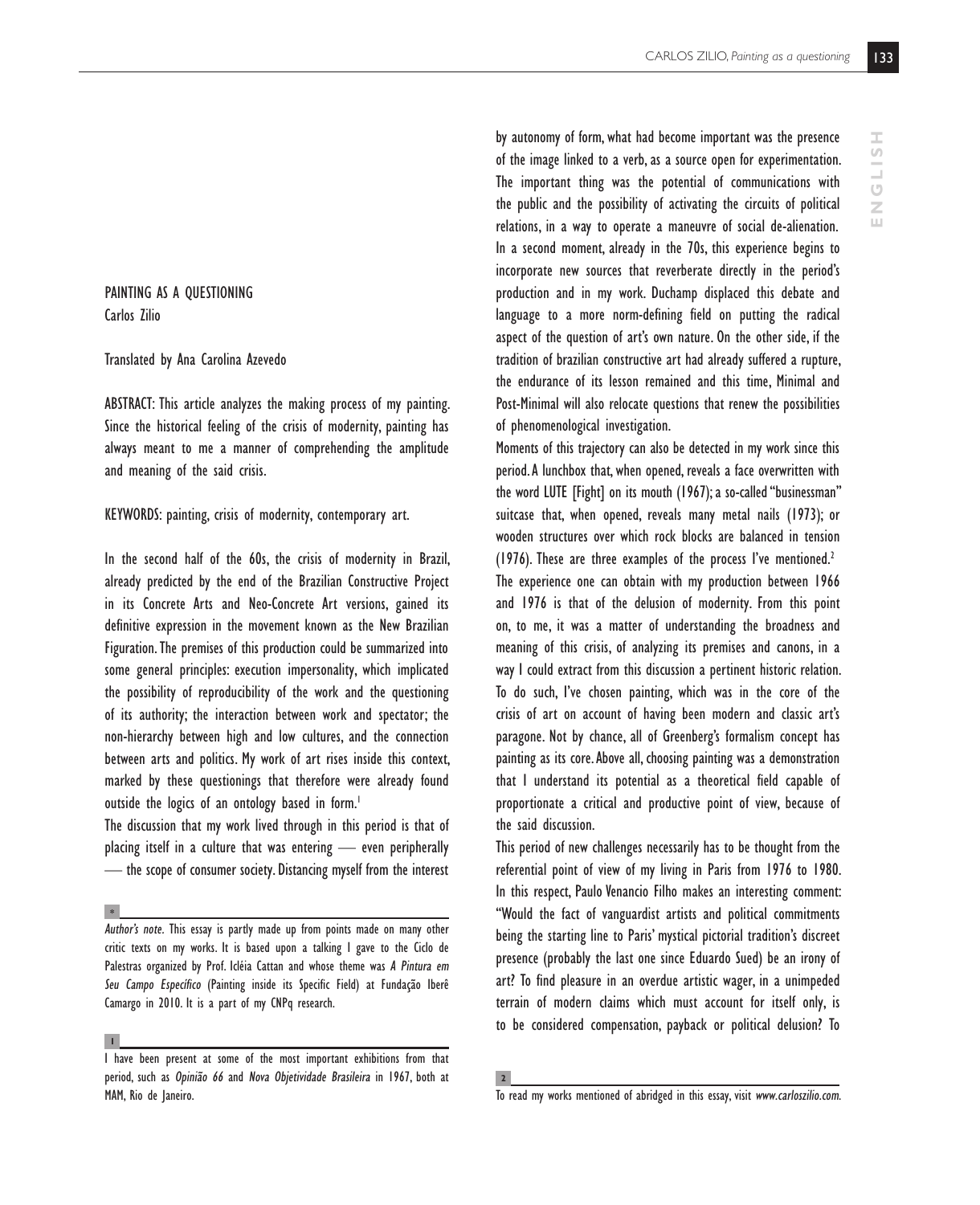Contrariwise to artists from previous times, on arriving at Paris, I knew, as my generation knew, that the city was no longer this world's center of art and that New York notoriously had occupied its place. However, Paris proportionated me a location far away from pressure, and so I could obtain the critical displacement needed for the reflections I had to do about my artistic and political doings — thus, a double critic imposes itself, and immediately relocates to the center the artistic and political vanguardist view, ones that had been, up to this point, inseparable elements of the art and political relation. It becomes an evidence that both views (political and artistic) took themselves as natural consequences of a teleological historic process that consecrated them both as historic truth.

To remake a relation with History, and particularly with the History of Art, was a potentiality that existed because I was living in a city that made possible visitations to places from the Louvre to the Pompidou-Beaubourg Center, which was inaugurated at the time, with a great retrospective by Duchamp. Besides the immersion in parisian museums, French culture itself would have had an important repercussion in my formation, overall by means of the Annales School and the New History in its long duration sense, from Foucault's view of archeology and Hubert Damisch's conception of art history as a transitory process, that is, that History of Art is diachronic and synchronic, linear and simultaneous.

If painting is to me par excellence as a support that transits between past and present, to retake it means to understand that it had new a negative meaning, a radical discontinuity towards the world, as if estranged from it. That understanding of the crisis, of epistemological discontinuity between the support and the realistic that guided my relationship with painting.

Painting was put by history in a bad place, and to maintain its critical potential it should therefore put itself radically in the center of the crisis. To paint became, to me, to paint the painting.

Seen from a more productive angle, the work of some artists began to have a referential value in my work process. The establishment of a transitory relation that approaches Cézanne and Jasper John's ideas as the relation between modern and the modernity crisis. Cézanne's doubt is taken not as a method in the relation between sensation and real, but as an argument in the discussion of painting's reconstruction with its historical pertinency. Barnett Newman, on the other hand, proposes a conceptual complexity and the possibility to overcome formalism as a conception of the history of art raised on the concept of sublime, next to Meyer Schapiro's concept of signifying form. These are possibilities to make the debate of painting fit an ambit of reflection, away from the demand dictated by correction devices to the likes of the art system.

To paint caused to localize, in the scope of pictorial production, productive issues capable of revealing a thought on painting itself. These objectives were defined by cultural and theoretical approaches, always referenced in pictorial pieces. Between approximately the years of 1980 and 1985, for example, I put myself to think about what is called "brazility", that is to say, a certain view of the brazilian art that is present since the year of 1920 and that kept going strongly until the beginning of the 60s.

In a way, that would translate into my practice of putting myself in front of certain works by Tarsila do Amaral and the entire oeuvre by Alfredo Volpi, besides the evocation of a geometrical feelings given by Rio de Janeiro's scenery in the relations between mountain, sky and sea. In the same period, Greenberg's essay on abstract post-expressionism makes me think of a series of questionings that objectively result in seeking for a relation towards the cromatic and spacial sense of Monet/Volpi's, Matisse/Manet and posteriorly Rousseau's works. "Brazility" and abstraction, forwarder to a limitation border, end up in an excess that wanted to explore Rousseau and exoticism.

On this forwarding, Wilson Coutinho wrote: "It is a dialectic of return with the conscious sense of present. In this system, Zilio's work does not seek to turn back, but to clash with a complicated net of plastic questionings. Never, in Zilio's painting, will an encyclopedia of straight quotes come up, but it shelters procedures and problematic questions nonetheless. How to make "plain painting" become "committed painting", a painting of extraction of layers or combination of procedures to both altitudes? At the same time, how to keep a pattern of recognition — astuteness that does not wish the forgetting of Barnett Newman's existence — of sublime integrity. How not to forget it in a painting that does not wish sublime anymore? How to push it away, keeping it and afterwards how to come up to Rousseau, not forgetting to recognize Matisse, or Newman himself? … The fascination is to organize a problem around a procedure that I've come to call "austere", that does not

**4**

ENGLISH **E N G L I S H**